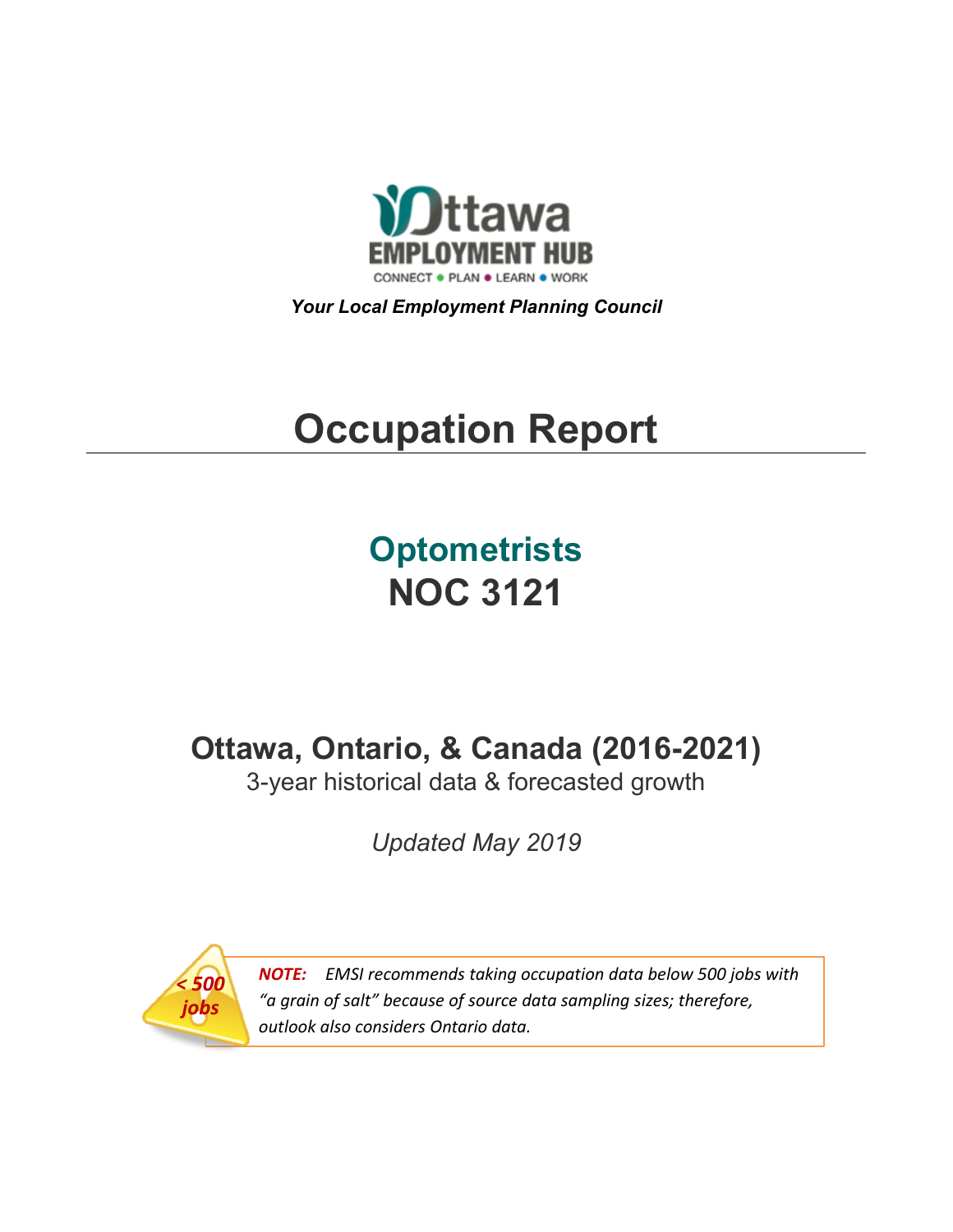

| <b>Optometrists</b> | <b>Ottawa Outlook</b>                                       |
|---------------------|-------------------------------------------------------------|
| <b>NOC 3121</b>     | Limited $\star$ Fair $\star \star$ Good $\star \star \star$ |
|                     | Based on past and forecasted growth.                        |

#### **A Local Snapshot**

- Employment in this occupation **increased in Ottawa from 2016 to 2018** (**2.7%**); it is forecast to **increase an additional 2.6%** over the next three years.
- **None** were **unemployed in Ottawa in 2016; 105 (91.3%)** of those in this occupation were **selfemployed**.
- **100.0%** of the 2018 jobs were in the **Offices of other health practitioners** industry sector.
- Ottawa has a **lower share of this occupation** than the nation.
- **Provincially**, this occupation showed a net increase from 2016 to 2018 (**23.2%**); it is expected to increase an additional **13.3%** over the next three years.
- In contrast to Ottawa Employment Hub's forecast ranking for this occupation, *Canada Job Bank*  forecasted **good** employment potential for this occupation in Ottawa from 2018-2020.

#### **Overview**

| <b>Ottawa Jobs (2018)</b>          | <b>115</b> (91% self-employed = $105$ ) |                      |         |
|------------------------------------|-----------------------------------------|----------------------|---------|
| 2016 Ottawa Unemployment Rate      | $0.0\%$                                 | Ontario              | $0.4\%$ |
| Location Quotient to Nation (2018) | 0.48                                    |                      |         |
| Change in Jobs (2016 - 2018)       | 2.7%                                    | $(2018 - 2021)$ 2.6% |         |

*NOTE: Location quotient (LQ) is a way of quantifying how concentrated a particular occupation is in a region compared to the nation or province. A quotient of 1.00 means Ottawa has the same share of the occupation as the nation/province. A quotient higher than 1.00 means Ottawa has a greater share, and lower than 1.00 means Ottawa's share is lower than the average.*

## **OTTAWA | Percentile Earnings** *(not including self-employed)*

| <b>25th Percentile Wages</b> | <b>Median Wages</b> | <b>75th Percentile Wages</b> |
|------------------------------|---------------------|------------------------------|

\* Since all workers in this occupation were self-employed, earning data is not available

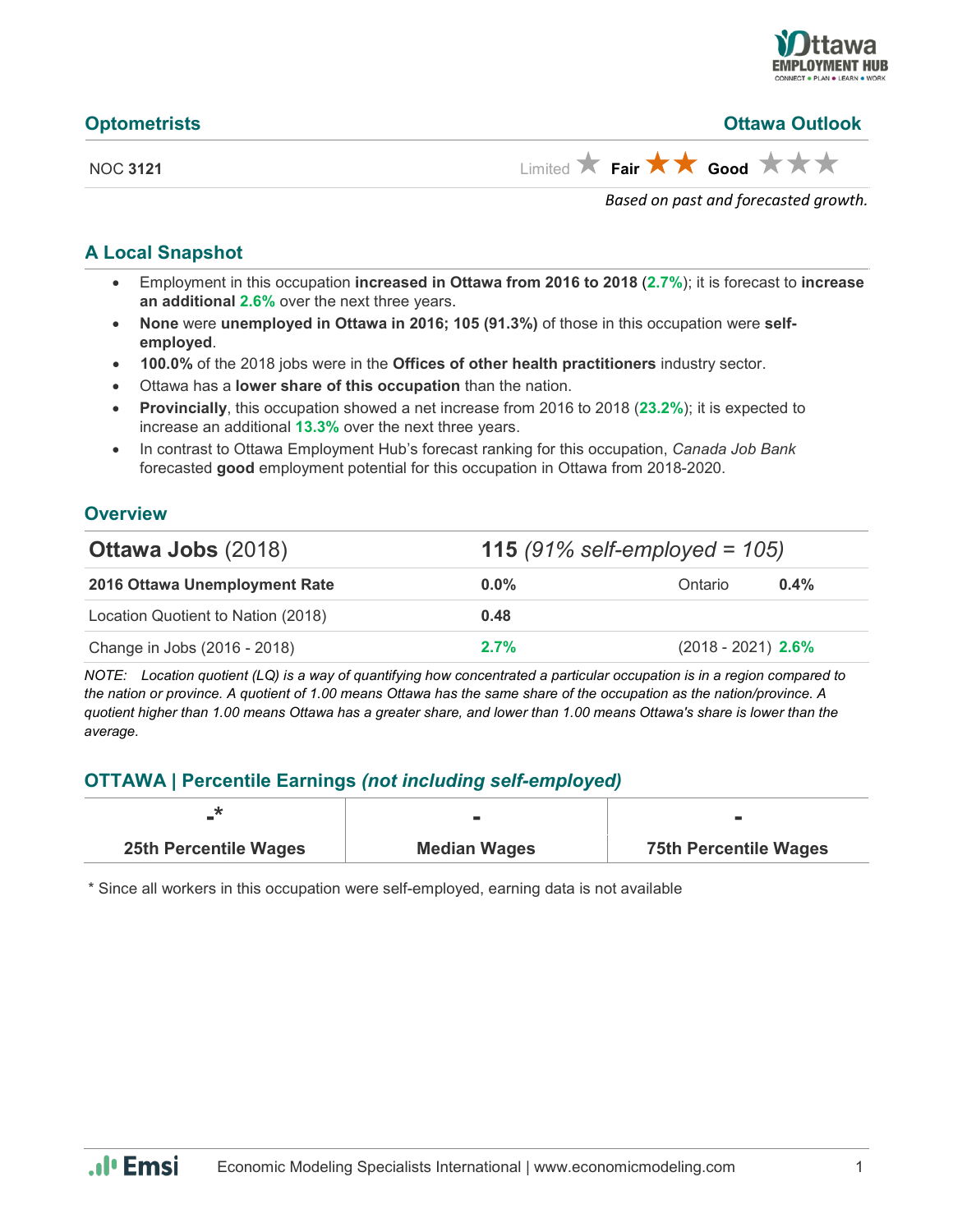

# **Ottawa | Growth**

| 112              | 118              |                    | 5.4%                 |
|------------------|------------------|--------------------|----------------------|
| <b>2016 Jobs</b> | <b>2021 Jobs</b> | Change (2016-2021) | % Change (2016-2021) |

# **Regional Trends**



|           | <b>Region</b> |               | <b>2016 Jobs</b> | <b>2021 Jobs</b> | Change | % Change |
|-----------|---------------|---------------|------------------|------------------|--------|----------|
| s,        | Ottawa        |               | 112              | 118              | 6      | 5.4%     |
|           | Ontario       |               | 2,208            | 3,082            | 874    | 39.6%    |
|           | Canada        |               | 6,802            | 8,212            | 1,410  | 20.7%    |
|           |               | <b>Ottawa</b> |                  | <b>Ontario</b>   |        | Canada   |
| 2016 Jobs |               | 112           |                  | 2,208            |        | 6,802    |
| 2017 Jobs |               | 110           |                  | 2,480            |        | 7,205    |
| 2018 Jobs |               | 115           |                  | 2,721            |        | 7,484    |
| 2019 Jobs |               | 116           |                  | 2,861            |        | 7,768    |
| 2020 Jobs |               | 117           |                  | 2,979            |        | 8,007    |
| 2021 Jobs |               | 118           |                  | 3,082            |        | 8,212    |

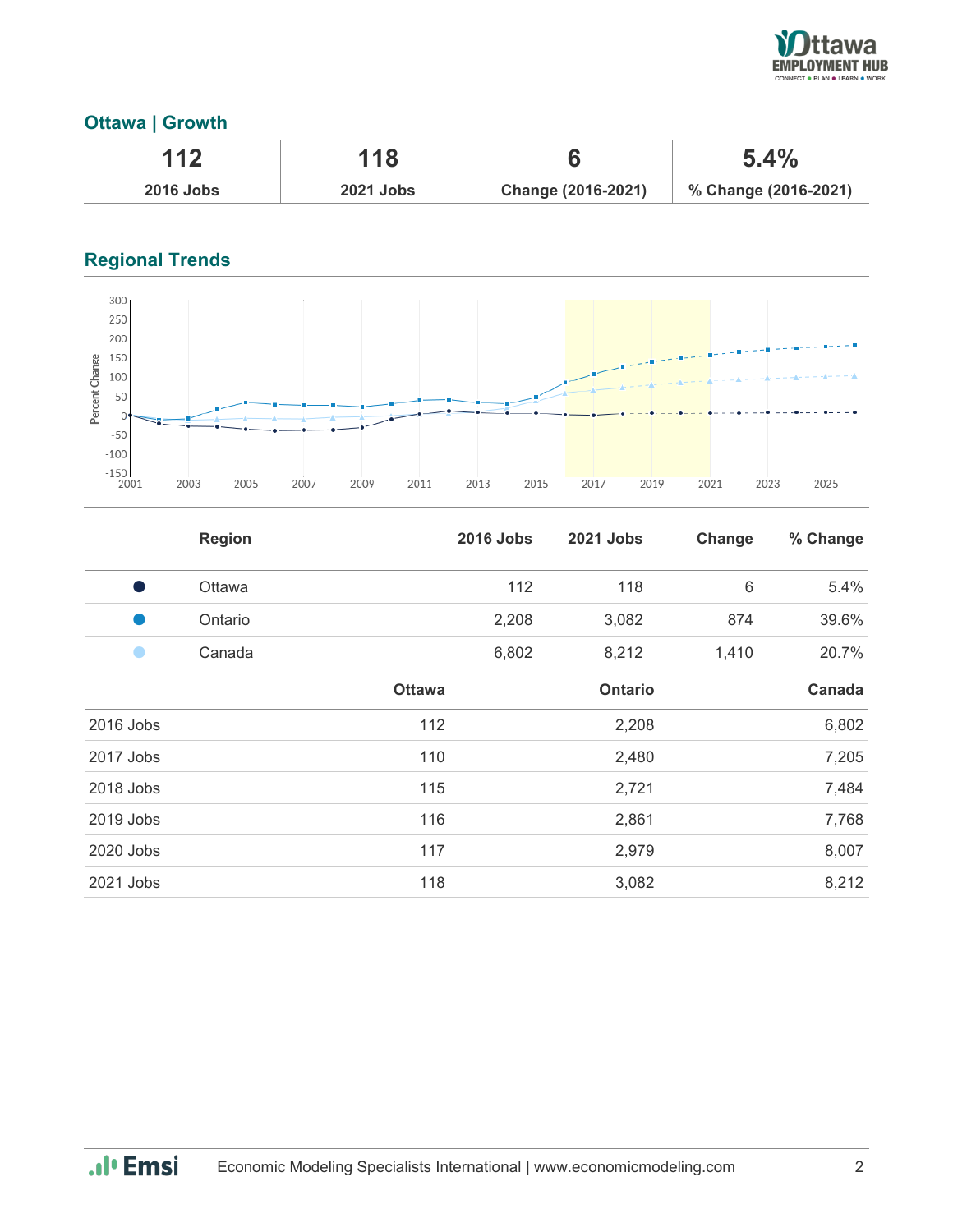

### **Ottawa | Industries Employing this Occupation**

| <b>Industry</b>                           | Occupation<br>Jobs in<br><b>Industry</b><br>(2018) | $%$ of<br>Occupation<br>in Industry<br>(2018) | % of Total<br>Jobs in<br><b>Industry</b><br>(2018) |
|-------------------------------------------|----------------------------------------------------|-----------------------------------------------|----------------------------------------------------|
| Offices of other health practitioners     | 115                                                | 100.0%                                        | 2.1%                                               |
| Cannabis product manufacturing            | $\mathbf{0}$                                       | $0.0\%$                                       | 0.0%                                               |
| Health and personal care stores           | $\Omega$                                           | $0.0\%$                                       | $0.0\%$                                            |
| Clothing stores                           | $\mathbf{0}$                                       | $0.0\%$                                       | $0.0\%$                                            |
| Offices of real estate agents and brokers | 0                                                  | $0.0\%$                                       | $0.0\%$                                            |

*NOTE: Inverse staffing patterns provides a table of percentages that shows how regional occupations are divided up among regional industries. For example, an inverse staffing pattern for registered nurses may show that 70% of RNs are employed by hospitals, 10% by local government (i.e., public schools), 10% by nursing homes, and 10% by offices of physicians.*

#### **Educational programs and completions in Ottawa** *(public institutions only***)**

|                 |                                     | 22                        |  |
|-----------------|-------------------------------------|---------------------------|--|
| Programs (2016) |                                     | <b>Completions (2016)</b> |  |
| <b>CIP Code</b> | Program                             | <b>Completions (2016)</b> |  |
| 51.11           | Health/medical preparatory programs | 22                        |  |

*NOTE: EMSI Analyst uses Statistics Canada's PSIS data to compile completions for postsecondary programs offered in Canada, classified by the 2016 CIP codes. 2016 data includes those who graduated in spring 2017.*

#### **Job Postings by Month**

.**.**I<sub>I</sub> Emsi



*NOTE: Based on newly published job postings first found between January 01, 2018 and December 31, 2018 AND location is Ottawa Census Sub-division, Vicinity Jobs.*